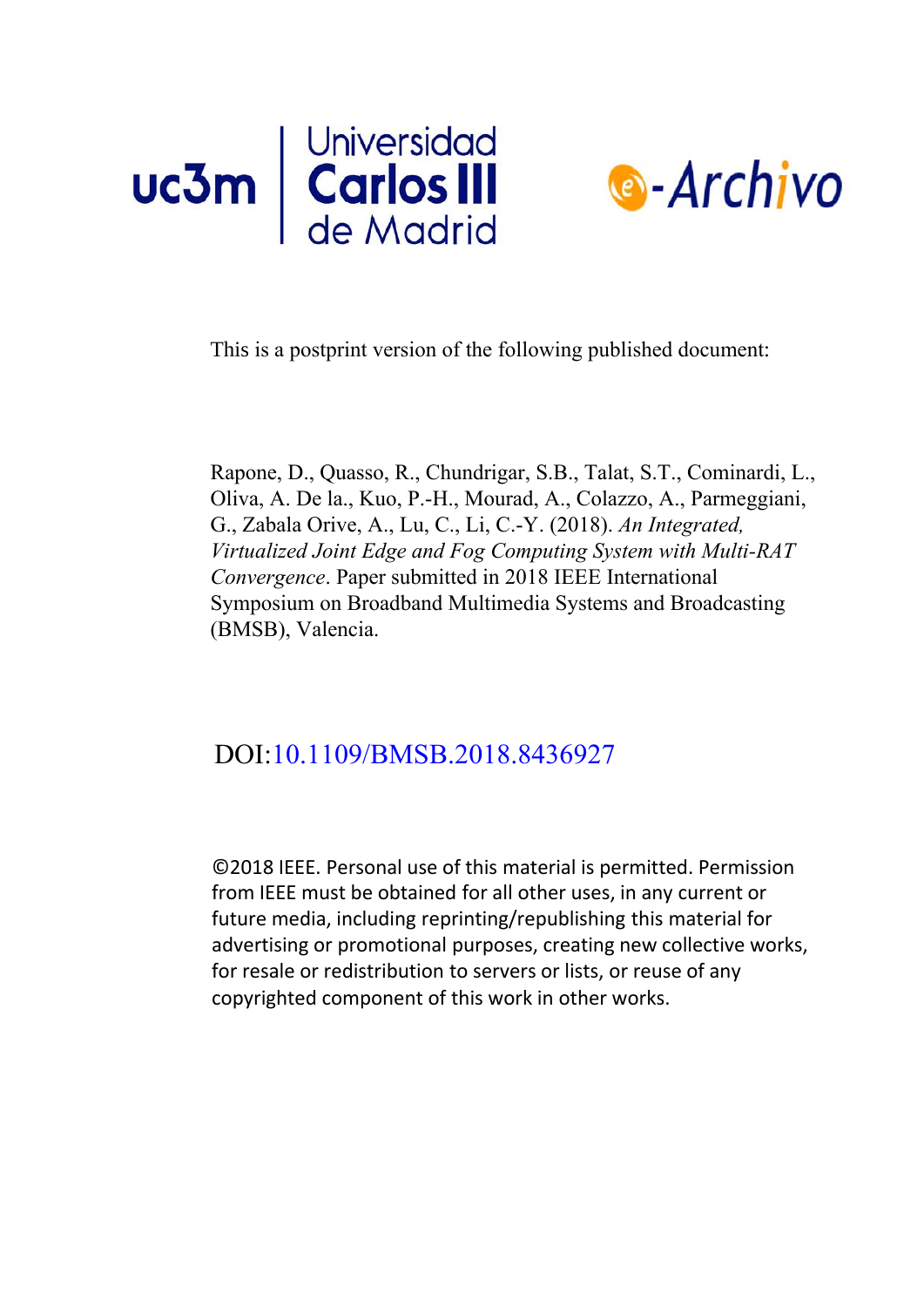# An Integrated, Virtualized Joint Edge and Fog Computing System with Multi-RAT Convergence

Damiano Rapone Telecom Italia Turin, Italy damiano.rapone@telecomitalia.it

Samer T. Talat Industrial Technology Research Institute Hsinchu, Taiwan Talat@itri.org.tw

Ping-Heng Kuo InterDigital Europe London, UK Ping-Heng.Kuo@interdigital.com

Giacomo Parmeggiani Azcom Technology Milan, Italy giacomo.parmeggiani@azcom.it

Roberto Quasso Telecom Italia Turin, Italy roberto.quasso@telecomitalia.it

Luca Cominardi University Carlos III of Madrid Leganés, Spain luca.cominardi $\hat{a}$ uc3m.es

Alain Mourad InterDigital Europe London, UK Alain.Mourad@interdigital.com

Aitor Zabala Orive Telcaria Ideas S.L. Leganés, Spain aitor.zabala@telcaria.com

Chi-Yu Li National Chiao Tung University Hsinchu, Taiwan chiyuli@cs nctu.edu.tw

*Abstract***— Notably, developing an innovative architectural network paradigm is essential to address the technical challenging of 5G applications' requirements in a unified platform. Forthcoming applications will provide a wide range of networking, computing and storage capabilities closer to the endusers. In this context, the 5G-PPP Phase two project named "5G-CORAL: A 5G Convergent Virtualized Radio Access Network Living at the Edge" aims at identifying and experimentally validating which are the key technology innovations allowing for the development of a convergent 5G multi-RAT access based on a virtualized Edge and Fog architecture being scalable, flexible and interoperable with other domains including transport, core network and distant Clouds. In 5G-CORAL, an architecture is proposed based on ETSI MEC and ETSI NFV frameworks in a unified platform. Then, a set of exemplary use cases benefiting from Edge and Fog networks in near proximity of the end-user are proposed for demonstration on top of connected car, shopping mall and high-speed train platforms.**

*Keywords— Cloud, Edge, Fog, RAN, MEC, NFV, multi-RAT, 5G.*

#### I. INTRODUCTION

This paper is intended to provide an overview of architecture design, use cases, and testbeds in the framework of the 5G-PPP Phase 2 project termed "*5G-CORAL: A 5G Convergent Virtualized Radio Access Network Living at the Edge*" [1]. A new architectural network paradigm is needed in order to support 5G applications (e.g. augmented reality, connected vehicles, remote operations, and robotics) and to satisfy their extremely challenging technical requirements like end-to-end latency below 1ms and transmission reliability very

close to 100%. This cannot be accomplished by a completely centralized architecture, which mainly addresses the need to cope with the dramatic user traffic increase in mobile networks.

The 5G system, however, is expected to provide a wide range of services with bandwidth-intensive and/or delaysensitive requirements, hence not limited to mobile broadband [2] [3]. These services require networking, computing and storage capabilities to be provided closer to the end-users, i.e. in the Edge of the mobile network. It is here where users' data originates and needs to be collected, processed and possibly sent to other nearby users, hence leading to the concept of the Intelligent Edge. A broad set of techniques allowing for these capabilities to be moved out of remote centralized data-centers (i.e. Clouds) has been defined in the context of ETSI MEC [4] in order to meet stringent requirements, like the ones from Vehicle-to-Everything (V2X) communications.

The approach as illustrated above, however, cannot be implemented without considering the Network Functions Virtualization (NFV) framework, also developed by ETSI [5] [6]. By means of NFV, both fixed and mobile network functions can be software-implemented, hence becoming virtual network functions (VNFs) to be then instantiated by the operator on commodity off-the-shelf (COTS) servers by exploiting virtualization technologies.

The need for Edge computing in IoT applications was addressed by the so-called Fog computing architectural paradigm [7]. This because there was the need to properly handle the significant amount of data originated by "things" at the Edge which negatively impacts mobile network performance in terms of both required bandwidth and latency.

Shahzoob Bilal Chundrigar Industrial Technology Research Institute Hsinchu, Taiwan shahzoob@itri.org.tw

> Antonio de la Oliva University Carlos III of Madrid Leganés, Spain aoliva@it.uc3m.es

Alessandro Colazzo Azcom Technology Milan, Italy alessandro.colazzo@azcom.it

Chenguang Lu Ericsson Research Kista, Sweden chenguang.lu@ericsson.com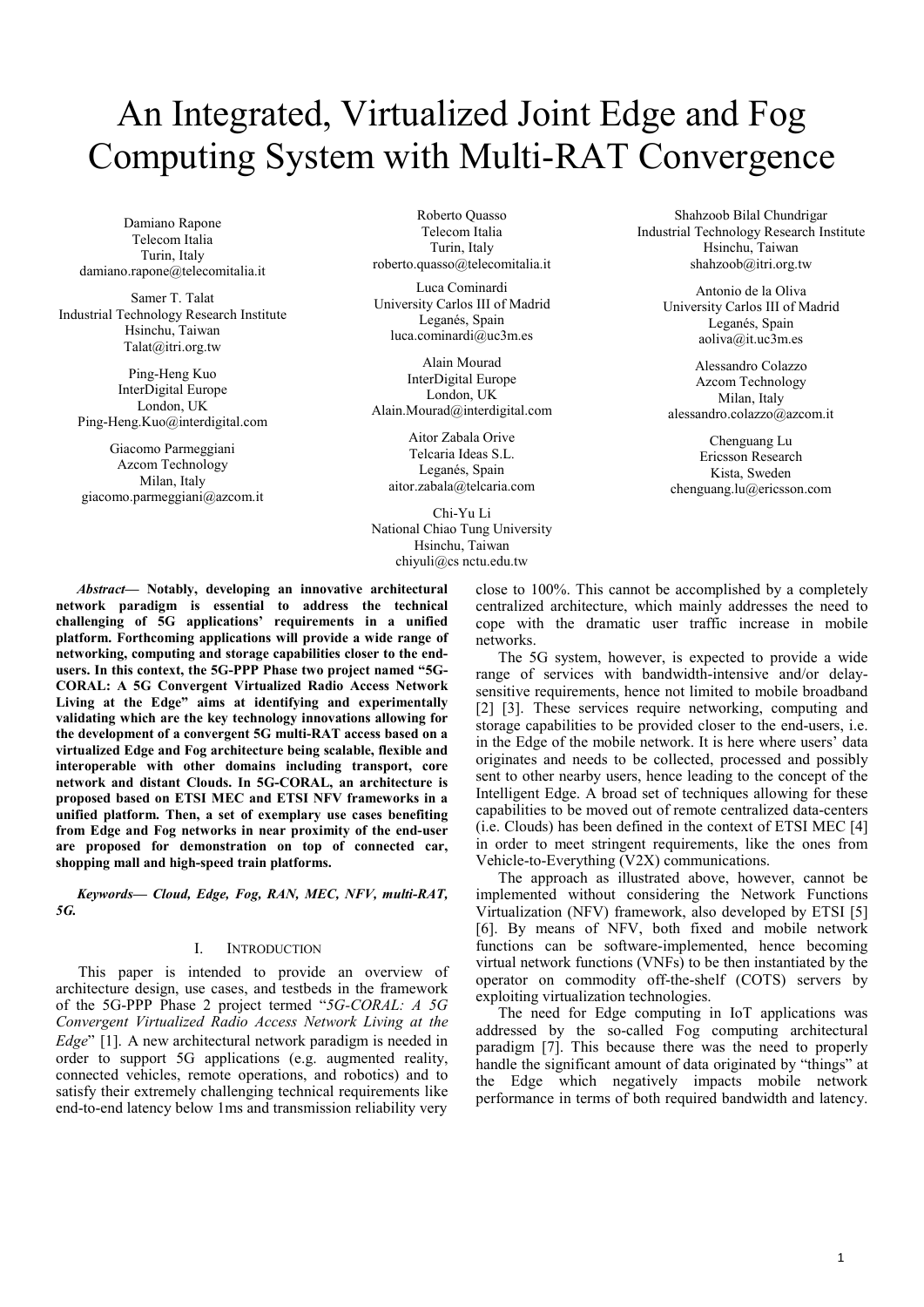This issue can be solved by allowing data processing and applications to be concentrated locally in smart devices rather than being performed in the Cloud. Actually, not only applications but also networking functions can benefit from low latency offered by Edge and Fog paradigms when executed close to the end-users' devices and things. Therefore, Edge and Fog can allow not only (virtualized) RAN but also transport and core network functions to be executed in the Edge and Fog so as to save bandwidth in their respective domains and offer local breakout when needed. For instance, core network functions (e.g., MME), virtualized in the Edge and Fog platform closer to the end-users, can be implemented aiming at facilitating data offloading and mitigating heavysignaling caused by frequent handovers in the local access.

The wireless network also has to address the need to offer connectivity to various types of devices and services in a given local area. Therefore, a variety of Radio Access Technologies (RATs) having different characteristics in terms of capacity, spectral efficiency, mobility support, complexity and costs needs to be integrated into a common framework, realizing the so-called multi-RAT convergence [8]. Integration of RAN functions belonging to various RATs (e.g., 5G NR, 4G LTE, WiFi, Narrow Band IoT, Bluetooth Low Energy, ZigBee and so on) within an Edge and Fog virtualized architecture enables simpler and cheaper networks to be realized via re-use of common functionalities and infrastructure, also extending the service coverage of one RAT to areas where other RATs are available without the need to deploy additional network equipment (e.g. base stations).

Quality-of-Experience (QoE) can always be ensured by the possibility to select dynamically the best-suited RAT for the service(s) the user is requesting. Another important aspect addressed in the project is the need to consider computing, storage and network resources being provided by any Edge/Fog node or device on the move and regardless of the respective owners. This goes beyond the ETSI MEC, where a fixed and centralized location for the Edge platforms owned by only one stakeholder (i.e., the operator) is considered.

To summarize, 5G-CORAL aims at identifying and experimentally proofing – through trials on large-scale testbeds – which are the key technology innovations enabling the development of a virtualized Edge and Fog architecture with multi-RAT convergence which is also scalable, flexible and interoperable with other domains including transport, core network and distant Clouds. This architecture will fulfill several of the ITU-R objectives for 5G [9] and 5G-PPP programme Key Performance Indicators (KPIs) [10]:

- *Increase the data rate* by exploiting tight coordination and convergence among multiple RATs co-existing in the same service area.
- *Increase traffic volume density* thanks to dynamic reconfiguration of resources usage among the Edge and Fog networking and computing elements in order to serve local areas with higher demands.
- *Increase spectrum efficiency* by means of traffic offloading from one RAT to another, RAT configuration adaptation based on context information from other RATs, aggregation across RATs, assistance and sharing among RATs, tight coordination among

Edge/Fog nodes and devices from multiple RATs for interference mitigation and radio resource management.

- *Increase connection density* by providing a platform being able to serve a number of heterogeneous devices.
- *Reduce latency* by dynamically moving functions and services as close as possible to the user.
- *Improve energy efficiency* via reduction of power consumption enabled by sharing and pooling of the networking and computing resources available at the Edge, offloading of computing- and/or networkingintense functions from the end-user devices to the Edge, and smart coordination of devices for minimizing the number of transmissions.
- *Enhance mobility* by taking into account mobility management issues arising from moving end-users' devices whose resources can be dynamically added/removed to/from the global resource pool.

The paper is structured as follows: firstly, the challenges related to the integration of Cloud, Edge and Fog systems within a unified platform are addressed in Section II by also considering multi-domain federation aspects. Then, in Section III, an initial architecture foreseen in the context of 5G-CORAL is described based on ETSI MEC and ETSI NFV frameworks. Section IV illustrates a set of use cases taken into consideration for developing both the architecture and the demonstration platforms allowing for the experimental validation of the 5G-CORAL solution. Finally, Section V draws the conclusions.

# II. PARADIGM OF CLOUD, EDGE AND FOG INTEGRATION

This paper addresses a new concept of computing for 5G and beyond, which essentially integrates computing resources in the domains of Cloud, Edge, and Fog to assist 5G delivering the services satisfying various types of KPIs. In this section, we will first review the state-of-the-art for both Cloud and Edge computing, which has been intensively investigated during the last decade. Then, the challenges of further federating Cloud, Edge, and Fog will be inspected. The section will also discuss how this new computing platform is able to achieve multi-RATs convergence.

# *A. Background of Cloud and Edge Computing*

The last decade has seen Cloud computing as the promising paradigm for computing. It centralizes storage, compute, and network, as data-centers, backbone IP networks, and cellular core networks [11]. Resources available in the Cloud can be leveraged to provide elastic compute, storage and networking to the application running on top of it and resource-constrained user devices. Cloud computing has become the driving factor of rapid growth for some business.

A new trend is rising in computing, i.e., Edge computing that enables the compute, storage and networking resource in the proximate distance of the end-user. Recently, there have been many proposals for the operation and architectural design for the Edge computing. Multi-access Edge Computing (MEC) [12], Fog Computing [13], Cloudlet [14] and Mobile Cloud Computing (MCC) [15] are all hot topics in the literature. All the proposals define the various practical implementation of Edge computing with different goals, such as MEC target the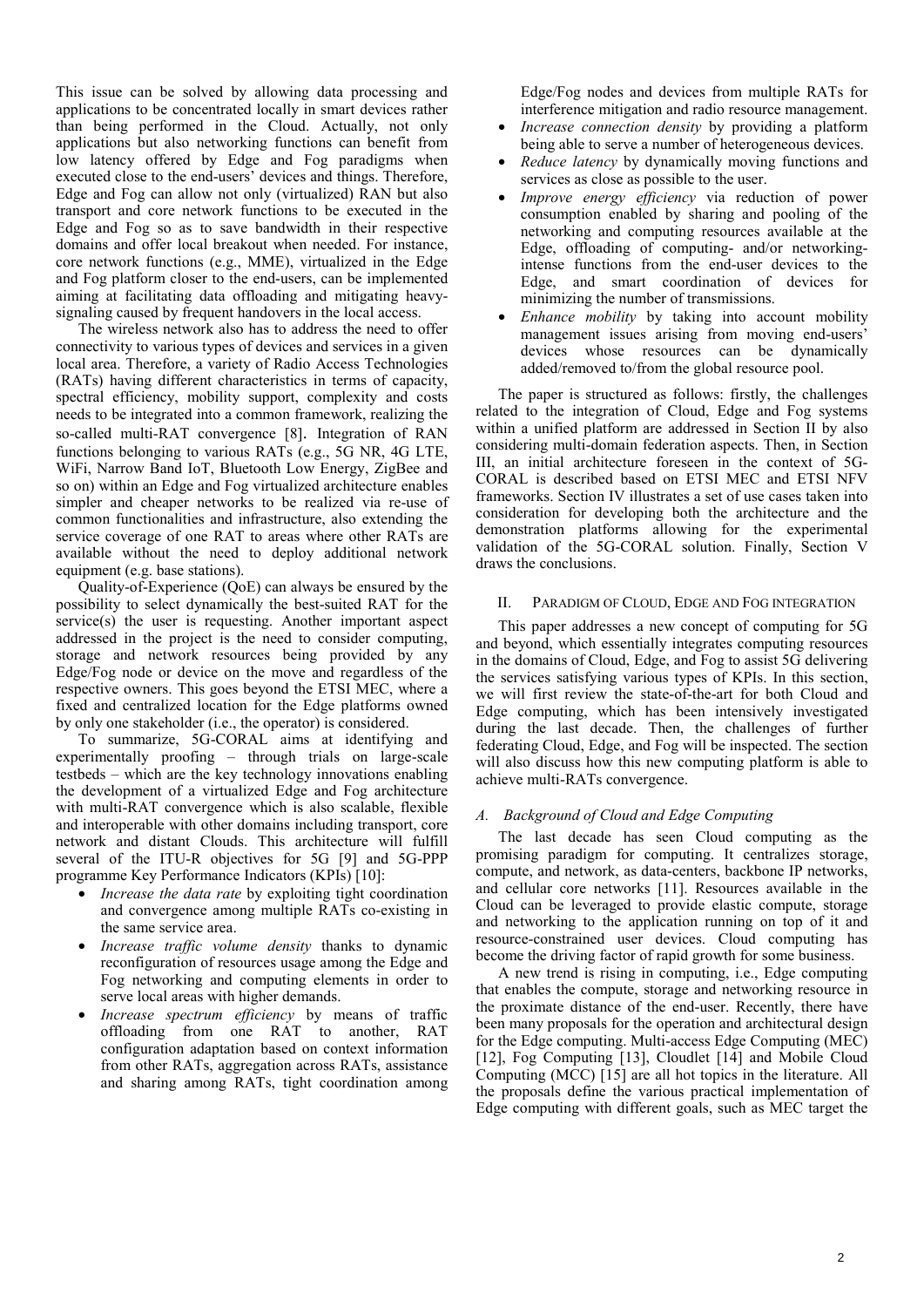Telecommunication sector whereas Fog Computing, Cloudlet and MCC target IoT, Mobile Gadgets and wearable technologies. Aim of Edge computing is to enrich user satisfaction and improve QoE. Edge computing increases the Edge responsiveness by hosting/offloading the applications and services [16] [17] [18] [19], which are present at one hop, through access technologies. At the same time, subset of requests can be forwarded to the traditional Cloud computing through Wide Area Network (WAN) which are not latency sensitive.

# *B. Federation with Fog*

Federation can be defined as the process of integrating multiple administrative domains at different granularity into a unified platform where the federated resources can trust each other at a certain degree, whereas the federation trust is the embodiment of a service-/business-level agreement or partnership between two organizations [20]. Federation has already been explored as a viable path for integrating multiple Cloud infrastructures, either public or private, with the goal of matching business needs. Remarkably, federation increases consumer value for and facilitates providing IT services as a commodity [21].

Recently, Fog computing has gained considerable traction because of the increasing adoption of IoT and of the issues of centralized Cloud architectures when applied to IoT scenario: the large amount of data generated by IoT needs to traverse all the network to reach the Cloud, thus resulting in highbandwidth consumption and non-predictable latency experienced by the IoT system [22]. Therefore, Fog computing aims at processing IoT data where it is generated by creating an intermediate computing layer between devices and Cloud. However, Fog is meant to be complementary to the Cloud and not to replace it. To further integrate Cloud and Fog, an integration mechanism has been proposed in [11]. However, the work focuses on IT scenarios and does not consider networking scenarios (e.g., mobile networks) nor the business dynamics involved in the federation process.

# *C. Enablement of Multi-RATs Convergence*

This is already quite common nowadays that mobile user devices are exposed to heterogeneous RATs simultaneously (e.g. New Radio (NR), LTE, WiFi, and Bluetooth). To maximize the system efficiency in a holistic manner, it is envisaged that coordination among multiple RATs will become even more crucial in 5G and beyond. This can be testified by the trend of some new 3GPP LTE mechanisms that aimed to exploit unlicensed spectrum to increase the achievable peak data rate. For example, License-Assisted Access (LAA) [23] will take the status of co-existing WiFi radio access into account (by "listen before talk" or LBT) for interference avoidance. In some cases, multi-RATs can be even more closely integrated with a radio-agnostic framework, which allows multiple RATs to share a common control plane and/or higher-layer protocol stack (e.g. PDCP in LTE). Thus, offloading of user plan traffics can be realized by dynamic switching between the RATs, and data throughput may also be boosted via aggregation.

As envisioned by MEC [24], the benefits of Edge computing can be enjoyed by more than one types of access technologies. Through the integration of Cloud, Edge and Fog, we aim to open a new dimension of multi-RATs convergence. In particular, we may freely host the VNFs of different RATs at more appropriate place (e.g. Cloud or Edge) according to the instantaneous system or user status. Furthermore, as context information pertaining to each RAT may be accessible by the other RATs on this integrated computing platform, they may be able to configure themselves in a more judicious fashion based on the information, hence facilitating multi-RATs convergence more efficiently. For example, if the cellular system (e.g. LTE) is able to know or even predict the traffic status of WiFi with certain information, cellular users may access unlicensed band with more agility without going through cumbersome LBT procedures. In addition, through analysis of various types of data gathered by IoT sensors, this integrated platform among Cloud, Edge and Fog is able to offer certain meta-data that may be required by optimization algorithms among multiple RATs. In short, tight coordination for multi-RATs can be conducted by using this brokerage platform.

# III. ARCHITECTURE DESIGN

The design of the integrated Fog, Edge and Cloud system, namely 5G-CORAL architecture, follows the ETSI MEC and ETSI NFV concepts and envisages a mix of physical and virtualized resources available on the Fog and Edge devices to form an ETSI NFV compliant infrastructure. Fig. 1 presents the initial idea of the proposed architecture. It contemplates two major building blocks, namely *(i)* the Edge and Fog computing System (EFS) subsuming all the Edge and Fog computing substrate offered as a shared hosting environment for virtualized functions, services, and applications; and *(ii)* the Orchestration and Control System (OCS) responsible for managing and controlling the EFS, including its interworking with other (non-EFS) domains (e.g., transport and core networks, distant Clouds, and so on).

The EFS building block is formed by three main elements: *i)* EFS Applications, *ii)* EFS Functions and *iii)* EFS Service Platform. EFS Applications perform computing and/or networking tasks for the end-user or a third party. EFS Applications can consume and/or publish information through one or more services. Examples of EFS Application might be an augmented reality application or a Fog node coordinator. EFS Functions perform computing and/or networking tasks required for network operations and/or performance enhancements. An EFS Function can consume and/or publish information through one or more services and can interact with one or more applications. Examples of function are a Base Band Unit (BBU) and a Mobility Management Entity (MME). Finally, EFS Service Platform provides information through publish/subscribe or request/reply system. This information can be published or consumed by functions and/or applications which are either part or external of the EFS. An example of EFS Service is the radio network information service from ETSI MEC [4]. Such service could be provided either by a virtualized BBU (vBBU) through the E2 interface or by a physical eNodeB through the T8 interface.

According with the ETSI NFV architecture, each of the EFS Applications, Functions and Services may have an Element Manager which is in charge of applying the configuration and management policies as defined by the EFS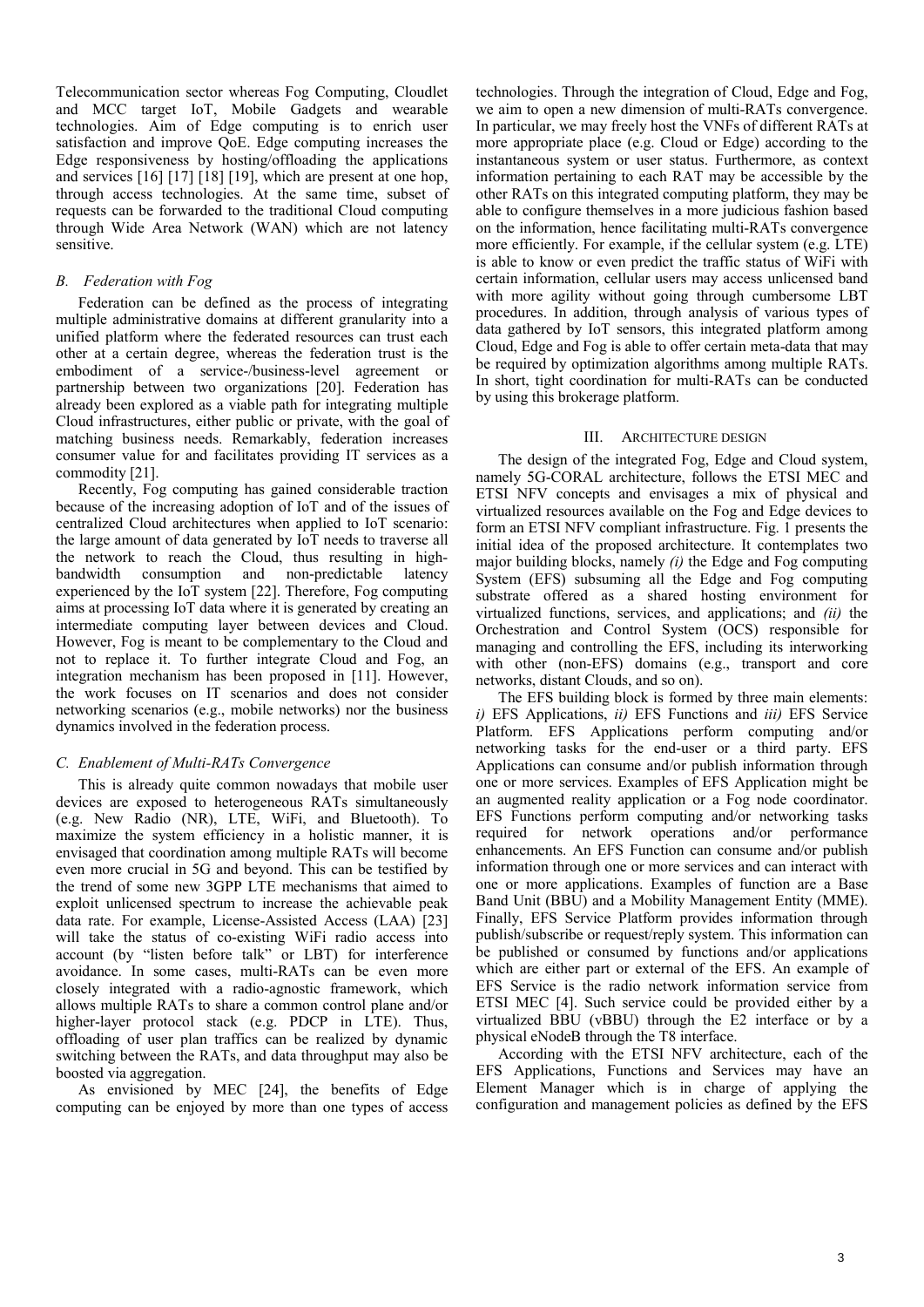

Fig. 1. 5G-CORAL architecture.

Manager at the OCS (interface O6, functional similar to ETSI NFV Ve-Vnfm-em [4]). The Element Manager of the EFS Service Platform partially plays the role of the ETSI MEC Platform Manager [12]. Its scope is limited to service-related management only (e.g., policies configuration) and is not in charge of the lifecycle management of the applications and functions which is instead the responsibility of the OCS. The different EFS components are designed to run in an amalgam of devices, with different capabilities and features. EFS functionality will partially reside in Fog devices distributed near the user, access nodes, incorporating multiple technologies and virtualized infrastructure in servers located at the Edge.

The OCS design follows the ETSI NFV architecture and comprises the following components: *i)* EFS Orchestrator, *ii)* EFS Manager and *iii)* Virtualized Infrastructure Manager (VIM). As in the ETSI NFV architecture, the Orchestrator takes care of building the end-to-end service, by requesting the underlying modules to instantiate the required VNFs, EFS Applications and Functions. This task is accomplished by the EFS Stack Orchestrator. Resources are instead orchestrated by the EFS Resource Orchestrator which keeps track of the status of all the resources composing the system. The EFS App/Func Manager manages the lifecycle of the Applications, Functions, and Services, including migration and on-demand scaling while the EFS Service Platform Manager manages the lifecycle of the service platform itself. Finally, the VIM is in charge of managing the virtualized infrastructure as in ETSI NFV architecture. Operations in the scope of the VIMs are keeping an inventory of available resources (including their discovery) and managing the connectivity of the various Applications,

Functions, and Services. The key functionality of the OCS is to build a coherent view of the EFS capabilities in a certain area considering the different resources and access technologies deployed.

#### IV. USE CASES EXAMPLES AND DEMONSTRATION PLATFORMS

This section presents the use cases and demonstration scenarios identified within the integrated solution of Edge and Fog computing system.

#### *A. Use cases examples*

There are many services that could benefit from being hosted in the near proximity of the user. In combination with visibility into distributed private Fog networks to more centralized Edge networks. Some of the leading use cases are discussed as follows:

*Safety in Connected Cars*: cars and other vehicles may exploit 5G and legacy wireless communications to improve traffic safety, to support drivers with real-time information on road and traffic conditions, and to make the mobility of emergency vehicles such as ambulances and fire trucks safer [25]. This information is received by the vehicles nearby and can be used to alert all the drivers about what is going on the road. Such category of communications includes different ways: a Vehicle-to-Vehicle (V2V) or Vehicle-to-Infrastructure (V2I) communication, a communication with vulnerable road users, e.g. pedestrians and cyclists (Vehicle-to-Pedestrians, V2P). The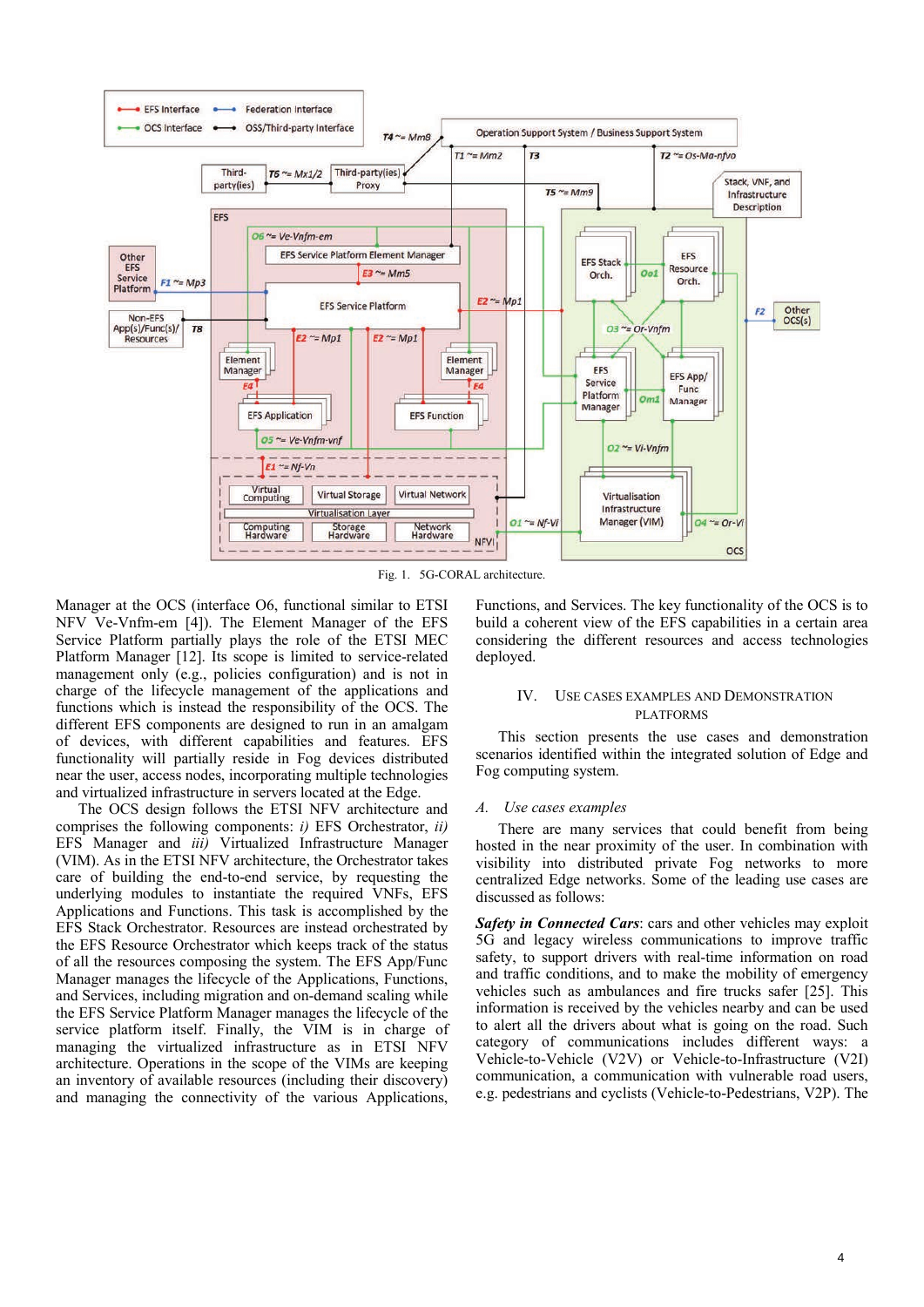related applications can be hosted distributed on the Edge and Fog systems, to optimize the network performance such us offloading and end-to-end network latency, then taking full advantage of the low latency communications at the EFS.

*Smart City Services*: in smart cities, jointly orchestrated Edge and Fog computing systems can enhance multiple use cases such as security cameras vision and face recognition offloading, and smart traffic light system. In particular, security cameras vision and face recognition specific use case using of Edge and Fog systems to offload face recognition and computer vision algorithms to a resource-sufficient Cloud environment, taking advantage of low latency communication and high bandwidth environment that the Edge/Fog provides. Furthermore, offloading to the joint Edge and Fog system will increase the number of connected devices as the price per device will greatly reduce. In addition there is the smart traffic light system use case, where street lights jointly with cameras control the traffic in a certain region, in order to maintain a continuous flow of pedestrians and vehicles. Additionally, it could be able to prevent accidents and collect traffic statistics in order to improve the system globally.

*Wireless High-Speed Train Services*: in high-speed train, wireless train services can be optimized by utilizing the Edge units. In particular, end-users can benefit from cached information on the on-board Edge server where required data is collected based on user demands. When a train is stationed, the on-board Edge server exchanges (adds/deletes/updates) information with the updated one from on-land server located in every station. The fact of having computational and networking resources locally in the train and their capacity to update and cache information on the stations open the door to novel applications taking benefit of the locality of the data. Examples of these applications are smart tourism guides (city information, 3D interactive offline city maps and points of interest), updated news (also based on the location of the train) or interactive train services (customer service, emergency, eroutes based on user's destinations).

*Robot and Augmented Reality in Shopping Mall*: various tasks in a shopping mall could be handled by robots to enhance experiences of the customers. For examples, we may have (1) robots that guide customers to the shops of interest, (2) robots that help customers to fetch merchandises, (3) robots that provide personal assistance to the disabled customers, (4) robot security guards, and (5) robots that maintain and perform operational tasks on behalf of the shop owners. Many of these potential use cases require tight cooperation among robots, or even between robots and humans. Conventionally, Cloud robotic [26] could be employed, in which multiple sensors distributed across the shopping mall building collect raw data for Cloud processing, to derive the instructions for the robots. Nevertheless, in some cases extremely low latency is needed and Cloud robotic may not be feasible due to intolerable delay. Also, Augmented Reality (AR) applications can be deployed in the shopping mall to improve the user experience of the customers and the workers. For example, (1) Live Navigation, to provide accurate and live navigation to the destined shop, (2) Repair and Maintenance, where AR can be used to overlay instructions to reduce error-rates, (3) connecting remote workers, allows an expert or the shop owner to assist his

workers to complete the task remotely, (4) additionally shoppers can also use the AR to see how the object will look like.

*IoT*: the current IoT solution is based on a client/server design where client softwares (SWs) are running on the devices or gateways and server SWs are running in the Cloud. The latency becomes an issue for many real-time industrial IoT applications. For example, wireless robotics can require mslevel of latency. Edge and Fog computing provides the opportunities to provide a low latency computing infrastructure to end-users. The Fog nodes can host the light-weight computing and networking tasks with the lowest possible latency. The Edge nodes usually have more computing, storage, and networking resources and thereby can act as a nearby small scale Cloud providing heavier services like data analytics, and coordinate and management of a huge amount of IoT devices. It may also provide the users additional values when data from different IoT networks are available and thereby can be co-processed in the Edge and Fog. For example, data from the presence sensors may be useful to improve the accuracy of the localization service, or to dynamically turn on/off resources at the Edge to save energy.

# *B. Demonstration platforms*

This subsection highlights the demonstration platforms, where appropriate use cases will be selected for demonstrations in the following listed real-world platforms.

*Connected Cars*: the testbed is located in Turin, Italy. The Connected Cars testbed will support the trial for those use cases that exploit the Connected Cars' communication through the cellular infrastructure (V2I). In this scenario, data regarding speed, direction and position are collected from vehicles and can be used in different ways for improving the cars safety. In fact, the V2I communications add significant value to the advanced driver-assistance systems in terms of improved safety, traffic optimization and improved driving experience. Within the suggested testbed setup, it could be possible to consider a number of different end-user applications such as road works reporting, weather conditions reporting, emergency vehicles approaching, position tracking and collision avoidance.

*Shopping Mall*: the testbed is located in Taipei, Taiwan. It provides facilities for performing experiments and pilot deployments in realistic dense scenarios, both regarding infrastructure and users. The testbed also allows users to take part in the demonstration trials. Computation offloading, network offloading and mission-critical services will be demonstrated in a multi-RAT dense environment. For instance, AR and Robotics will benefit from location and multi-RAT context information. Also, IoT gateways and AR applications will take advantage of the vicinity of computing resources for offloading heavy processing tasks from end-user devices/sensors to the Edge/Fog computing devices to leverage the low latency communications.

*High-Speed Train*: the testbed is located in Hsinchu, Taiwan*.* It is amongst very few commercial high-speed train testbeds in the world capable of collecting and experimenting real highspeed data on real scenarios. The envisioned goal of this